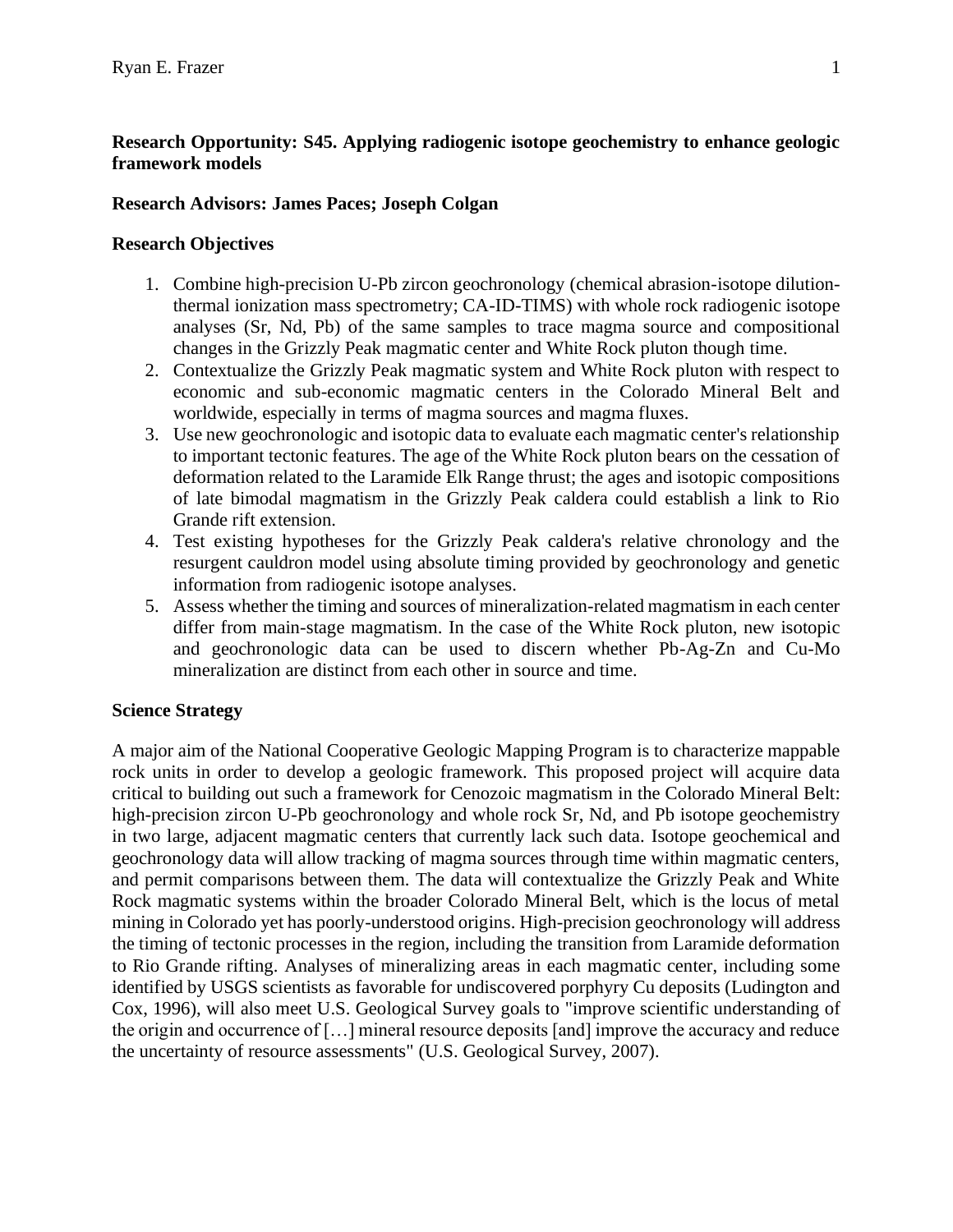#### **Motivation**

Some of the chief goals of using geochronology and isotope geochemistry as tools in igneous petrology are to determine the absolute timing of magmatic processes and to track changes in compositions and sources of magmas in time and space. The absolute ages provided by geochronology can establish a chronologic framework of magma assembly from plutons to batholiths (e.g., Chen and Moore, 1982; Wenner and Coleman, 2004), and geochronologic data can elucidate the timing and scale of tectonic processes (e.g., Kylander-Clark et al., 2005; Amato et al., 2017). The combination of isotope geochemistry and geochronology permits evaluation of magma source evolution and crustal growth (e.g., Farmer and Depaolo, 1984; DeCelles et al., 2009). Recent advancements in high-precision zircon U-Pb geochronology, such as chemical abrasion-isotope dilution-thermal ionization mass spectrometry (CA-ID-TIMS; Mattinson, 2005), now allow individual grains to be dated to within ≤0.1% of their age (Schoene, 2013). Thus, researchers have progressed from using one or two specimens to determine the history and geochemistry of a magmatic center to a half dozen or more samples (e.g., Frazer et al., 2014; Samperton et al., 2015; Gaynor et al., 2019). Likewise, improvements to instrumentation permit analyses of smaller aliquots, including whole rocks, minerals, and mineral inclusions, for their radiogenic isotopic compositions without sacrificing precision (e.g., Koornneef et al., 2015). These enhancements to geochronology and isotope geochemistry call for re-evaluation of previously studied magmatic centers and regions to better understand their origins, relationships to each other, and significance in larger tectonic frameworks.

It is through this lens that I seek to study magmatism in the Colorado Mineral Belt (CMB; Fig. 1). The CMB is one of the most important U.S. regions of concentrated precious and base metals, including deposits with Ag, Au, Cu, Mo, Pb, and Zn as primary commodities (Wilson and Sims, 2003). Recent recognition that low magmatic fluxes in long-lived magmatic centers are correlated with porphyry development underscore the importance of using geochronology to understand mineralization (Caricchi et al., 2014; Gaynor et al., 2019). However, little work has been done to investigate magma tempos and source evolution within magmatic centers of the CMB. Geochronologic data are generally limited to K-Ar, Rb-Sr, and fission track methods (Obradovich et al., 1969; Cunningham et al., 1994; Bookstrom et al., 1988). These data are imprecise and poorly suited to understanding high-temperature magmatic processes. Likewise, magma sources have been examined in broad isotopic surveys of the CMB's geographic regions and compositional suites (Simmons and Hedge, 1978; Stein, 1985; Stein and Crock, 1990), but such studies may miss variability within magmatic centers and tend to omit sub-economic magmatism. The lack of any isotopic data from many CMB rocks (Fig. 1) makes it difficult to determine whether their magmas were derived mostly from the lower crust (Stein and Crock, 1990) or the mantle (Bailley, 2010).

The west-central CMB, in the Sawatch Range and Elk Mountains (Fig. 1), presents an excellent opportunity to build out a framework of high-quality geochronology and isotope geochemistry to address outstanding questions about the origins of the CMB and variability within it. This area comprises several magmatic centers, including two that each encompass more than 200 km2: the Grizzly Peak caldera and the White Rock pluton. The Grizzly Peak magmatic center is dominated by the rhyolitic super-eruption of the Grizzly Peak Tuff, which is isotopically anomalous relative to other CMB rocks (Fig. 2, 3; Johnson and Fridrich, 1990). The caldera hosts several generations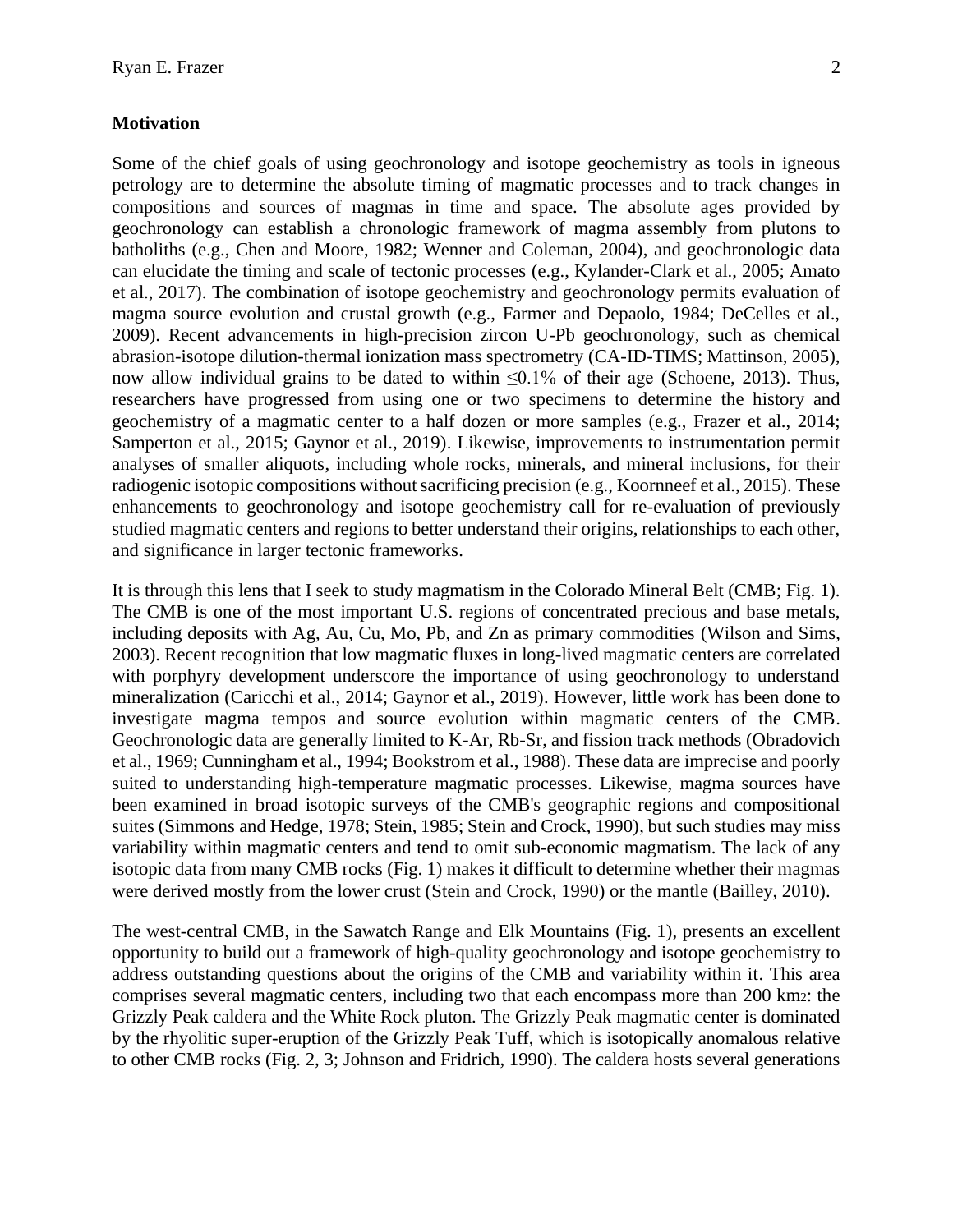

Figure 1. Generalized geologic map of the northeastern Colorado Mineral Belt (CMB). Inset shows location of CMB (hatched area) relative to volcanic fields, Rio Grande rift sediments, and Precambrian uplifts (dashed lines). Main figure highlights locations of Cenozoic igneous rocks in the CMB. Stars mark locations of major Climax-type porphyry Mo deposits. Colors for plutonic rocks indicate their isotopic compositions: green plutons (including Climax-type Mo deposits) have crustal isotopic compositions as defined by radiogenic 87Sr/86Sri and non-radiogenic εNdi; all other analyzed plutons with either  $87Sr/86Sr$  < 0.708 or  $\varepsilon$ Ndi > -8.0 are pink. Plutons with no published isotopic data are gray. Note that most plutons with crustal isotopic compositions are located along the central axis of the CMB, and that there are relatively few isotopic data for rocks in the Elk Mountains. Isotopic data from Simmons and Hedge (1978), Stein and Crock (1990), Mills (2012), Frazer (2017), and Rosera (unpub.). Figure after Stein and Crock (1990) and McIntosh and Chapin (2004).

of compositionally-variable resurgent plutons, some of which are associated with low-grade Mo stockwork deposits and polymetallic sulfide veins (Fridrich et al., 1991). The White Rock pluton is located west of the Grizzly Peak caldera in the Elk Mountains. The granodioritic pluton intruded as a laccolith into Paleozoic sedimentary rocks along the Elk Range thrust fault (Fig. 2; Bryant, 1979; Tully, 2009). Sulfide mineralization occurs in both the pluton and hornfels with which it is in contact (Bryant, 1971), and the pluton has been identified as a potential target for Pb-Ag-Zn and porphyry Cu-Mo deposits (Freeman and Weisner, 1984; Ludington and Cox, 1996). There are no geochronologic data to address the magmatic lifespan of either magmatic center, and there are no isotopic data for the White Rock pluton or for pre- and post-caldera rocks of the Grizzly Peak area.

I propose to study the Grizzly Peak magmatic system and White Rock pluton using high-precision U-Pb CA-ID-TIMS geochronology and whole rock radiogenic isotope geochemistry (Sr, Nd, Pb). These data will provide critical information about the chemical and isotopic evolution of each magmatic system, placing them within the existing isotopic database of the CMB (Stein and Crock, 1990) and the Rocky Mountain region (Farmer and Depaolo, 1984). Intriguingly, these magmatic centers may be part of a subregion along the axis of the CMB that has very crust-like radiogenic isotopic compositions and has produced the

CMB's largest Climax-type porphyry Mo deposits (Fig. 1, 3). High-precision U-Pb zircon geochronology will give insight into mineralization, including the timing of intrusions spatially associated with mineralization, and whether the rates at which each magmatic center grew are comparable to productive base metal porphyry deposits worldwide (Caricchi et al., 2014). Tectonic features proximate to each magmatic center can also be evaluated with new geochronology. For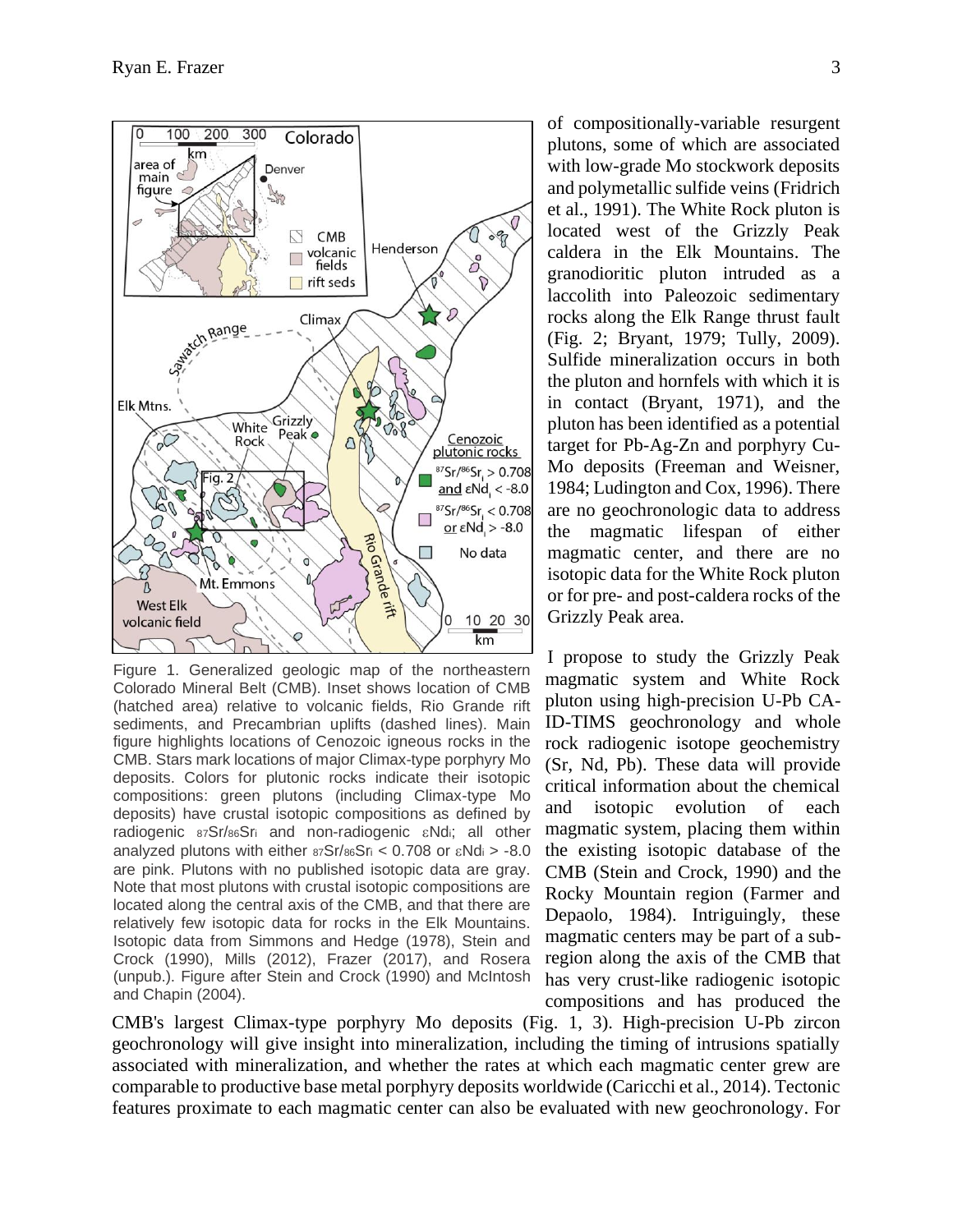

Figure 2. Generalized geologic map of the proposed study area. Locations of notable sulfide mineralization are marked by green stars; blue squares, red triangles, and white square in Grizzly Peak caldera indicate locations of samples analyzed for isotopic compositions by Frazer (2017) (Fig. 3). At Grizzly Peak, there are no age or isotopic data for the pre-caldera rhyolite (Tpc) or late generations of resurgent magmatism (Tlr; Tpr) that are associated with low-grade stockwork Mo deposits. Whereas the Grizzly Peak magmatic center cuts Proterozoic crystalline basement rocks of the Sawatch Range, the White Rock pluton was intruded in laccolith-fashion into Paleozoic sedimentary rocks of the Elk Mountains, exploiting the Elk Range thrust fault as a conduit. There are no isotopic data or modern age data for the White Rock pluton or the nearby Copper Creek sill; thus it is unclear what relation magmatic activity in the Elk Mountains may have had to the Grizzly Peak magmatic center. Figure after Tweto (1979), Fridrich et al. (1998), and Tully (2009).

example, late bimodal resurgent magmatism in the Grizzly Peak caldera could be close in age to the inception of Rio Grande Rift extension in the area (McIntosh and Chapin, 2004; Chapin and Cather, 1994; Zimmerer and McIntosh, 2012). Likewise, the White Rock pluton was intruded into the hanging plate of the Elk Range thrust, part of a deformation front between the North American craton and Colorado Plateau during the Laramide orogeny (Tully, 2009); if the pluton post-dates fault movement, the zircon crystallization age may indicate when deformation waned or ceased (Wawrzyniec et al., 2002).

## **Background**

## *Grizzly Peak magmatic center*

The Grizzly Peak magmatic center hosts one of the best-characterized units in the CMB due to a focus on the super-eruption of the largely rhyolitic 600 km<sup>3</sup> Grizzly Peak Tuff (Fridrich et al., 1991, 1998). The tuff preserves pumice fiamme of a wide variety of compositions (e.g., 57–77 wt% SiO2;  $\varepsilon$ Nd<sub>i</sub> = -13.0 to -11.3;  $87Sr/86Sr = 0.7099 - 0.7111$ ; Johnson and Fridrich, 1990), and is isotopically anomalous relative to most of the CMB (Fig. 3; Stein and Crock, 1990). The only CMB rocks with similarly crustal Sr and Nd isotopic compositions come from Climax-type porphyry Mo deposits and small stocks along the central axis of the CMB (Stein and Crock, 1990; Rosera, unpub. data). The Grizzly Peak caldera has a multi-stage history that may fit the classic resurgent cauldron model of Smith and Bailey (1968), comprising pre-caldera rhyolites, the Grizzly Peak Tuff, and several stages of resurgent plutons, some of which are associated with hydrothermal alteration and weak porphyry Mo mineralization (Candee, 1971; Perkins, 1973; Fridrich et al., 1991; 1998). Post-resurgent bimodal stocks and dikes cut all previous stages; some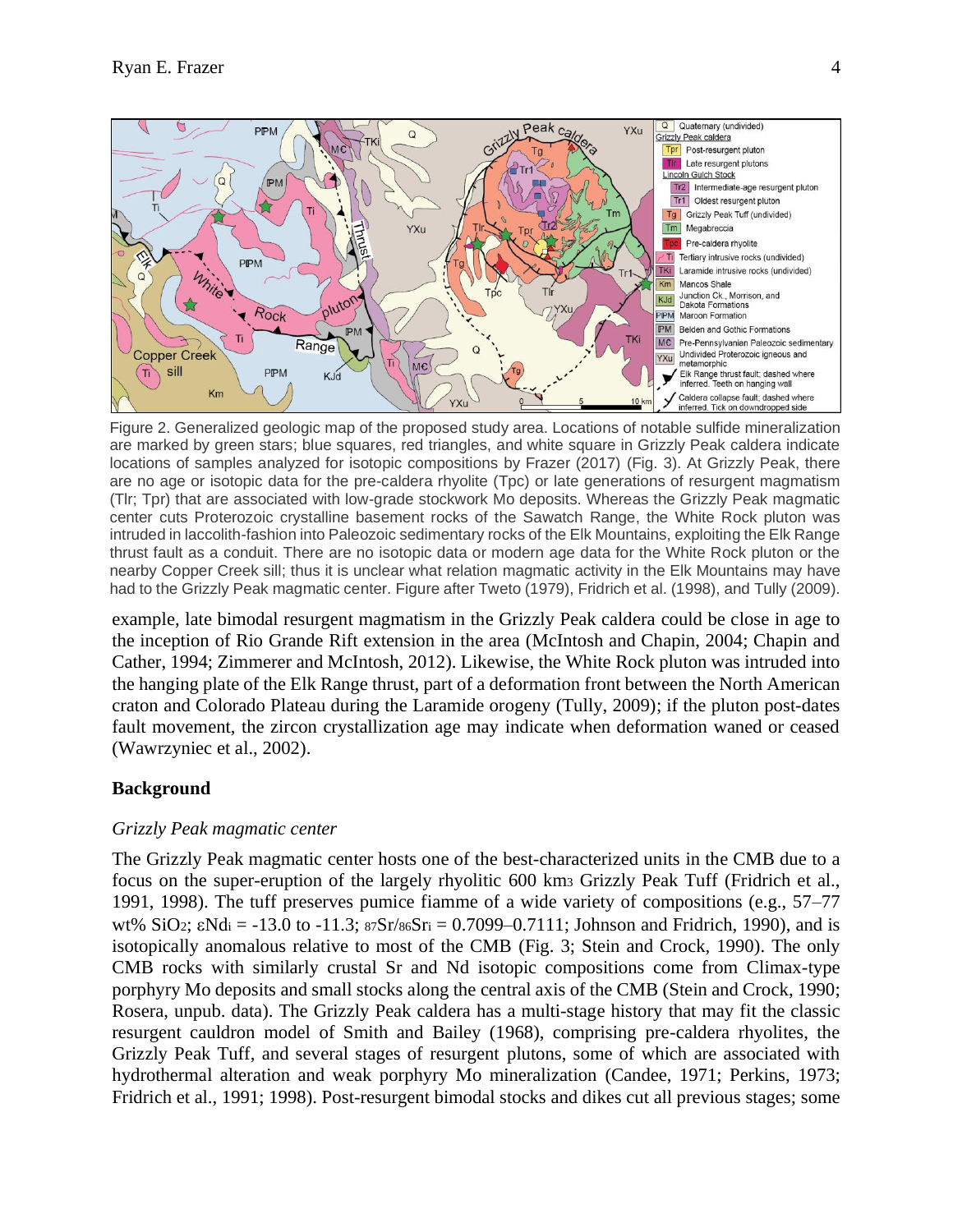

dikes host granitic xenoliths 2-3 m in diameter initially interpreted as solidified Grizzly Peak magma (Fridrich et al., 1991; 1998).

I recently worked in the Grizzly Peak caldera to test the links between the Grizzly Peak Tuff and the Lincoln Gulch stock (Frazer, 2017). Isotopic data show the Lincoln Gulch stock, which had not been analyzed before, has more crustal isotopic compositions than the tuff (i.e., more radiogenic Sr and less radiogenic Nd; Fig. 3). The isotopic data

Figure 3. Strontium and Nd isotope data for the Grizzly Peak caldera and other Cenozoic igneous rocks in CO. Grizzly Peak Tuff and resurgent plutons of the Lincoln Gulch stock have amongst the most radiogenic Sr and least radiogenic Nd in the CMB. Climax-type porphyry Mo deposits (Climax, Mt. Emmons, Henderson) and several stocks have similar isotopic compositions. Differing isotopic data for the Grizzly Peak Tuff (red triangles) and resurgent plutons (blue squares) do not permit them to have been derived from the same upper crustal magma body (one resurgent sample with  $\varepsilon$ Nd<sub>i</sub> = -14.9 plots off the chart with  $87Sr/86Sr = 0.732$ ). Data sources given in Frazer (2017).

do not permit the tuff and early resurgent plutons to have been derived from a common magma body in the upper crust, as called for in the resurgent cauldron model (Fridrich et al., 1991). Instead, the isotopic data and high whole rock Th/U ratios suggest the tuff and resurgent plutons could have been derived by partial melting of felsic Proterozoic lower crust (Mills et al., 2018)

New zircon CA-ID-TIMS U-Pb data for the Grizzly Peak Tuff acquired at MIT yield a weighted mean age of  $34.776 \pm 0.031$  Ma (Fig. 4;  $2\sigma$  analytical uncertainty; n = 5; MSWD = 0.49). This overlaps with published sanidine 40Ar-39Ar data when they are recalculated using an updated 40K decay constant and Fish Canyon sanidine age (Kuiper et al., 2008; Renne et al., 2011; Mercer and Hodges, 2016), giving an 40Ar-39Ar age of  $34.75 \pm 0.12$  Ma ( $2\sigma$  analytical uncertainty; McIntosh and Chapin, 2004). Including standard, tracer, and decay constant uncertainties does not change the relationship of the U-Pb and Ar-Ar data to each other, but does increase their uncertainties to 0.053 Ma and 0.17 Ma, respectively. Additional preliminary U-Pb zircon data from MIT extend the range of magmatism at Grizly Peak, with a ~38 Ma unfoliated granite xenolith hosted in a postresurgent dike. Coupled with whole rock isotopic data, the granite likely represents a deep remnant of the Twin Lakes pluton exposed mostly east of the caldera (Fig. 3; Feldman, 2010; Frazer, 2017).

#### *White Rock pluton*

The White Rock pluton is exposed over an area nearly as large as the Grizzly Peak magmatic center (Fig. 2), yet comparatively little is known about its geochemistry or magmatic history. The pluton is largely biotite or hornblende granodiorite; some aplite and rhyolite porphyry dikes cut the pluton internally (Gaskill et al., 1991). Magma intrusion appears to have largely followed the Elk Range thrust fault (Bryant, 1966, 1971; Wawrzyniec et al., 2002; Tully, 2009). Because the Elk Range thrust is a bedding-plane fault, the White Rock pluton is concordant with bedding in many, but not all, places (Bryant, 1971). Numerous granodiorite dikes emanate from the pluton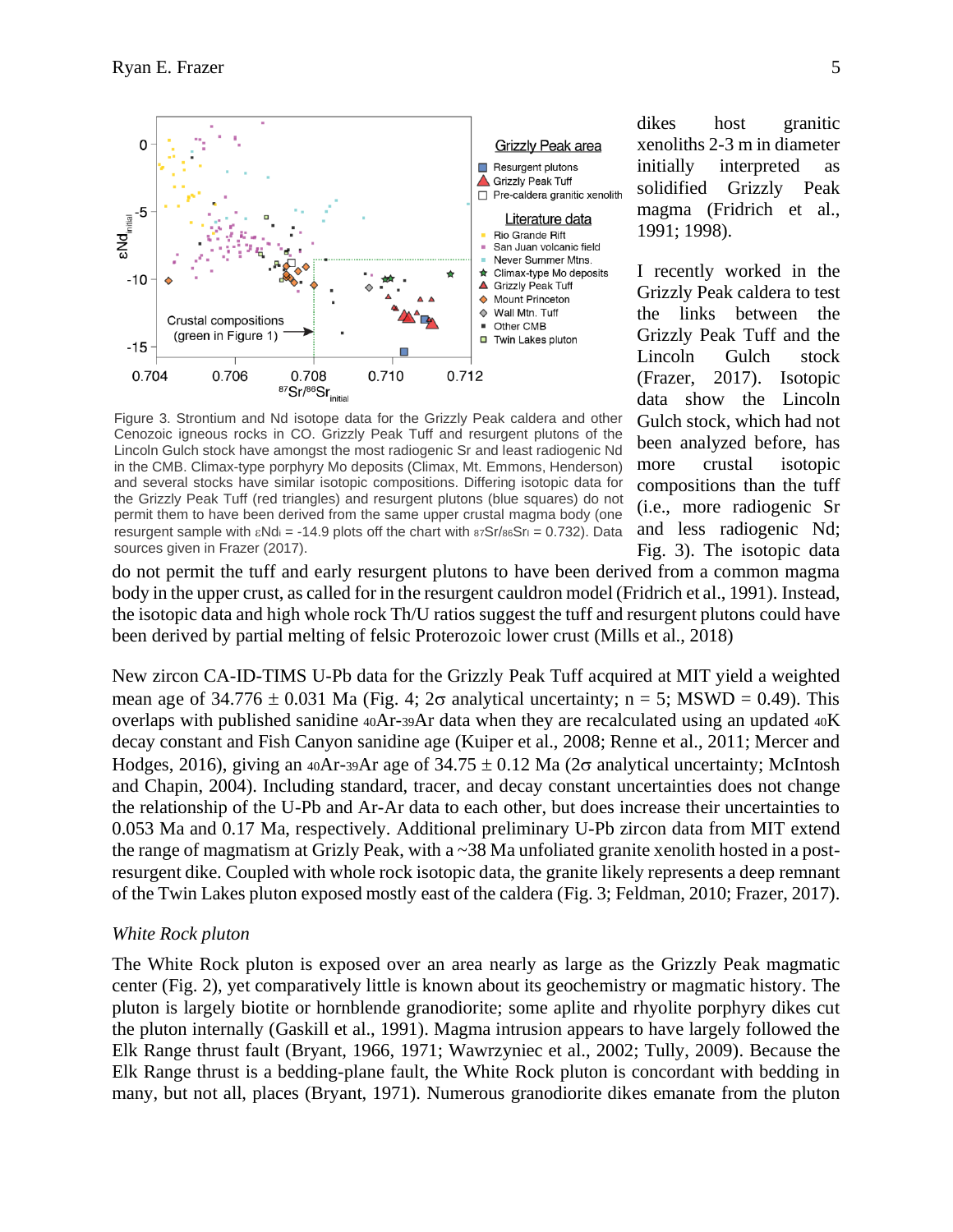into adjacent Paleozoic sedimentary rocks of the Maroon Formation, which has been metamorphosed to hornblende hornfels up to a km from the contact with the pluton (Bryant, 1969, 1971). Disseminated sulfide deposits occur in the granodiorite and its hornfels wallrock (Fig. 2), with some vein samples in the northern part of the pluton containing several thousand ppm Mo and Cu (Bryant, 1971). Productive silverbearing sulfide veins occur in calc-silicate hornfels above plutonic contacts in the southwest part of the White Rock pluton (Gaskill et al., 1991). These types of deposits suggest the potential for unexposed oregrade deposits associated with the pluton (Freeman and Weisner, 1984; Ludington and Cox, 1996).

Obradovich et al. (1969) reported a biotite K-Ar age of  $33.9 \pm 1.0$  Ma for a sample from the east-central part of the White Rock pluton, which Gaskill et al. (1991) recalculated to  $34.8 \pm 1.0$  Ma. Gaskill et al. (1991) also cite an unpublished sericite K-Ar age of  $18.7 \pm 0.7$  Ma for a rhyolite porphyry dike that cuts the southwestern part of the pluton, and suggest that Ag mineralization is younger than the dated dike. Although there are no



Figure 4. Modern geochronologic data for the Grizzly Peak Tuff. Sanidine 40Ar-39Ar weighted mean age of McIntosh and Chapin (2004) recalculated as described in text. Zircon U-Pb CA-ID-TIMS data are corrected for initial 230Th disequilibrium and show individual grain analyses in addition to weighted mean age and uncertainties. Total uncertainties include analytical, standard (40Ar-39Ar), tracer (U-Pb), and decay constant uncertainties.

modern data for the White Rock pluton, the Snowmass pluton, which intruded the Elk Range thrust approximately 15 km northwest of the White Rock pluton (Allen, 1968), has been dated more recently. Garcia (2011) reported a biotite  $40Ar-39Ar$  age of  $34.14 \pm 0.12$  Ma (recalculated using same procedures as detailed for Grizzly Peak 40Ar-39Ar data). Zircon U-Pb data acquired by laser ablation-inductively coupled plasma-mass spectrometry on the same sample yield an age of 33.78  $+0.82/-0.80$  Ma, which I re-interpret as  $34.41 \pm 0.57$  Ma (Garcia, 2011). However, the hypothesized links between the Snowmass pluton and White Rock pluton have not been tested geochemically or with modern geochronology.

#### **Proposed Research and Methods**

To meet my proposed research objectives, I will collect igneous rock samples from in and around the Grizzly Peak magmatic center and White Rock pluton that capture the spatial, temporal, and compositional breadth of magmatism associated with each center. New U-Pb geochronology data for each magmatic center will measure the lifespan of magmatism exposed and allow calculation of magma accumulation rates, which are particularly important because porphyry Mo and Cu deposits are favored by slower, long-lived intrusive centers (Caricchi et al., 2014). New Sr, Nd, and Pb whole rock isotopic data for the same dated samples will allow me to: 1) track magma source changes with time; 2) assess whether the Grizzly Peak and White Rock magmatic centers share similar sources due to their proximity to each other; 3) evaluate the significance, if any, of the crustal isotopic compositions for rocks in the axial part of the CMB, and whether the White Rock pluton is part of that trend (Fig. 1). I will also use the new geochronologic and isotopic data to test existing hypotheses for the resurgent cauldron cycle at Grizzly Peak (Fridrich et al., 1991).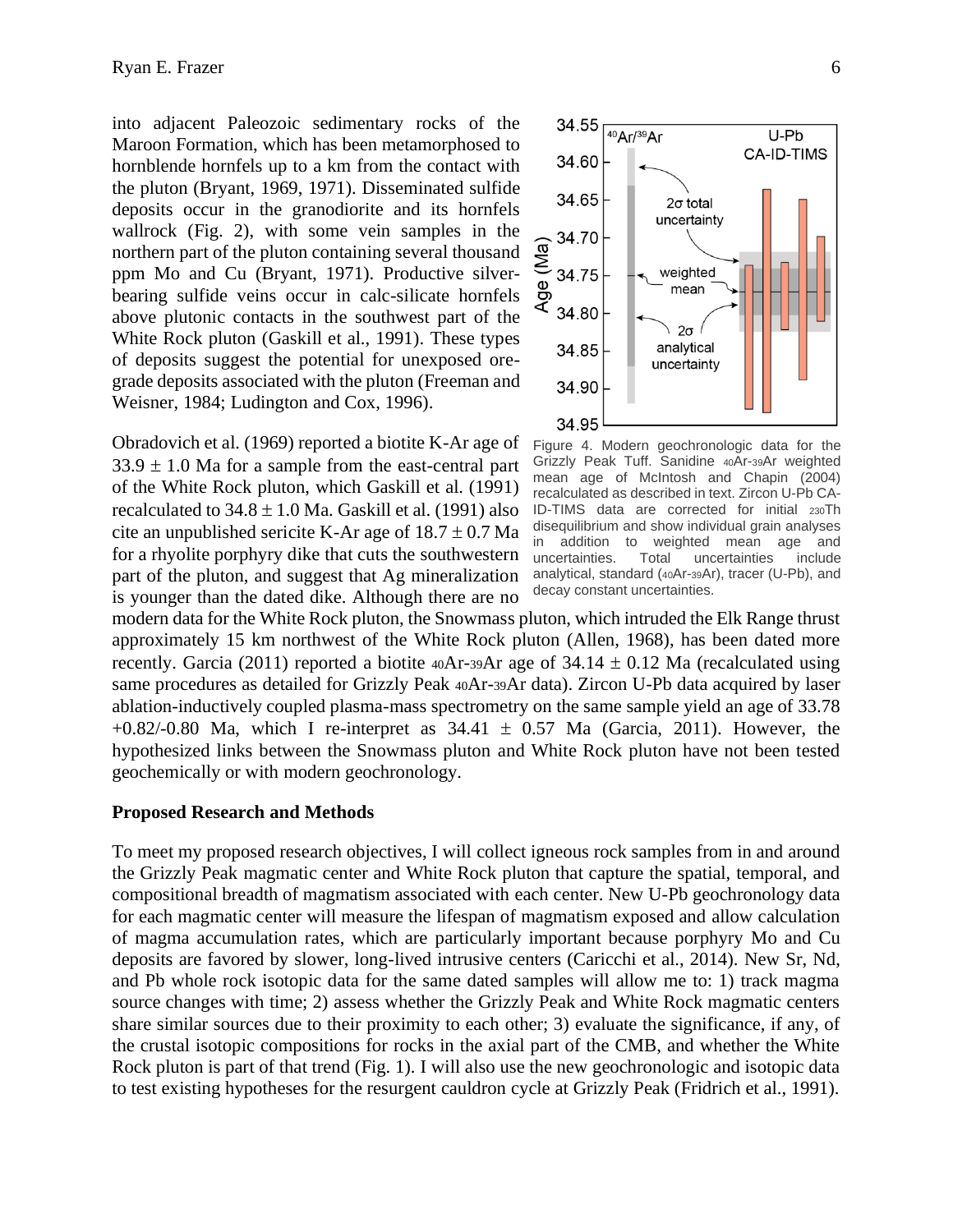The new data will also establish the relationship of each magmatic center to important regional events and features in central Colorado: 1) the White Rock pluton exploited the Elk Range thrust during its intrusion, and therefore the pluton's age marks either the waning stages of deformation or postdates deformation (Wawrzyniec et al., 2002); 2) does the bimodal magmatism at Grizzly Peak have a temporal or chemical link to Rio Grande rift extension? New Sr, Nd, and Pb isotopic data will be combined with other recent data in the central CMB (Feldman, 2010; Mills, 2012; Frazer, 2017) to track spatio-temporal magma source variations from ca. 63 Ma through at least 30 Ma in several magmatic centers (Mount Princeton, Twin Lakes, Grizzly Peak, White Rock).

The Grizzly Peak and White Rock field areas are mostly only accessible by  $4\times4$  high-clearance U.S. Forest Service roads, and will only accessible in the summer months due to high elevation. Because this fellowship will likely begin in the winter or spring, I have established a potential collaboration that will allow me to begin immediately working on samples. Dr. Lon Abbott, a University of Colorado researcher who has advised several undergraduate projects in the Elk and West Elk Mountains, has generously agreed to give me access to a vertical transect of samples collected from the southwest White Rock pluton by Mccorkel (2017) for (U-Th)/He analyses. He is also currently working with students on a second vertical transect on the east side of the pluton. These previously-collected samples span the vertical relief of the White Rock pluton and much of its horizontal extent, which are critical to my goal of capturing the maximum temporal and geochemical variability in the pluton. I also have numerous samples of Grizzly Peak Tuff and Lincoln Gulch stock already characterized for whole rock geochemistry that I can begin dating by zircon U-Pb CA-ID-TIMS. These samples will approximate the total time of the tuff's magma assembly and determine how soon resurgent magmatism began after eruption of the tuff.

When snowmelt and weather permit, I will carry out a field campaign in the Grizzly Peak caldera and White Rock pluton, spending approximately 1 week in the field each summer of the fellowship. I will also seek to work with as many collaborators in the field as possible; I have discussed working with Lon Abbott and his students while they collect low-temperature thermochronology samples, and broadly I would welcome the expertise of anyone willing to join me. At Grizzly Peak, I will focus my efforts on collecting pre- and post-caldera rocks that have not been dated or analyzed for their isotope geochemistry before. These samples will be important for spanning the history of the Grizzly Peak system. This includes a pre-caldera rhyolite that is not linked to mineralization, and late-resurgent and post-resurgent stocks and dikes that are spatially associated with alteration and mineralization (Candee, 1971; Cruson, 1973; Holtzclaw, 1973; Perkins, 1973). I also plan to sample mapped ring dikes and intrusions along the eastern margin of the caldera that are associated with stockwork Mo mineralization (Fridrich et al., 1991). For the White Rock pluton, I will collect samples that span the vertical relief and horizontal extent of the intrusion, supplementing the samples of McCorkel (2017). I will also collect aplite and rhyolite porphyry dikes that cut the pluton, rocks associated with mineralization, and extracaldera granodiorite dikes and the Copper Creek sill, which may be part of the same magmatic event (Fig. 2; McCorkel, 2017).

## **Scientific Facilities**

I will carry out this project using the facilities and equipment in the Geosciences and Environmental Change Science Center in Lakewood, CO. I will use standard rock crushing equipment to produce whole rock powders. An aliquot of whole rock powder will be submitted to